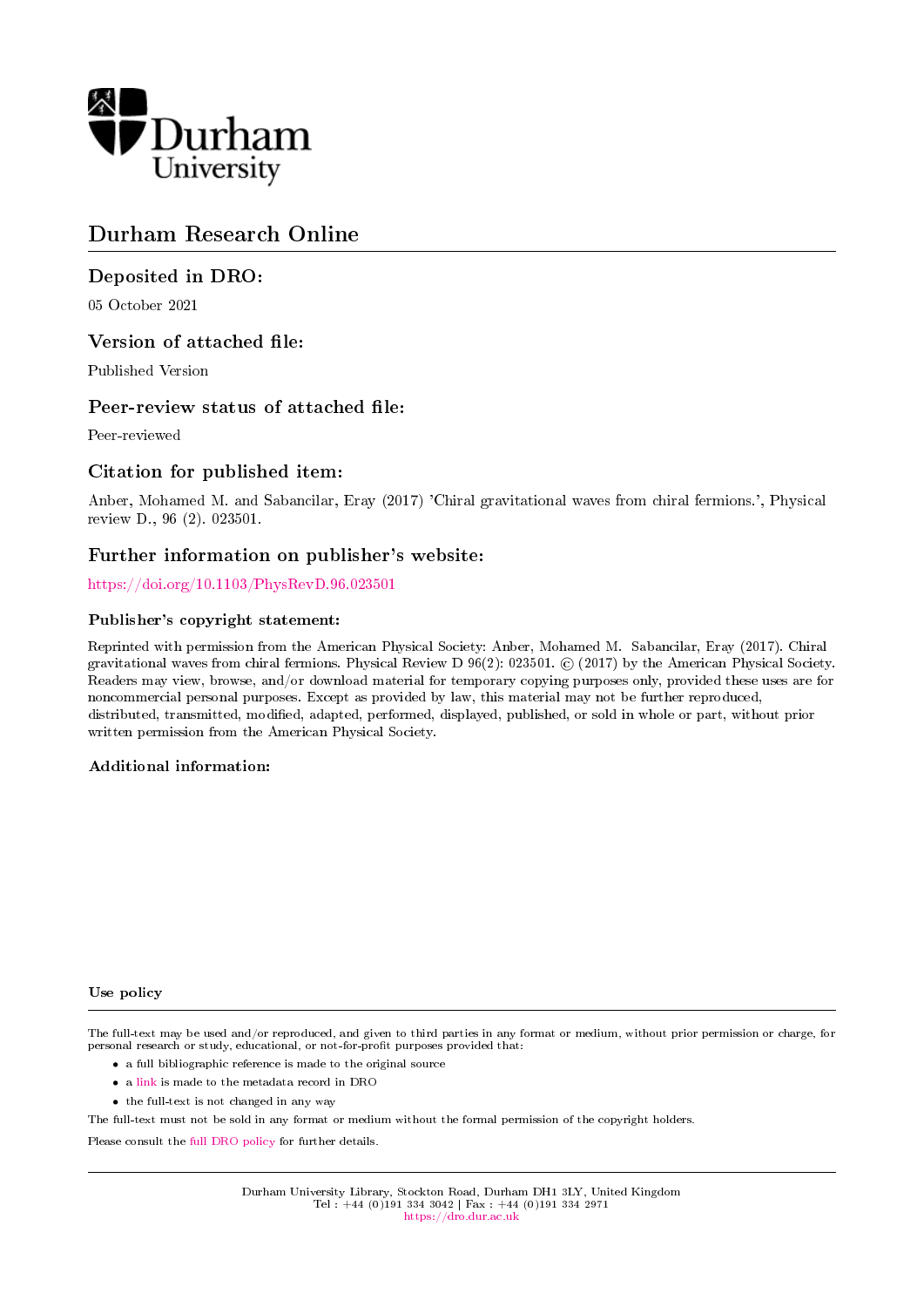## Chiral gravitational waves from chiral fermions

Mohamed M. Anber<sup>1,2[,\\*](#page-1-0)</sup> and Eray Sabancilar<sup>2,3,[†](#page-1-1)</sup>

<sup>1</sup>Department of Physics, Lewis & Clark College, Portland, Oregon 97219, USA  $\frac{27}{5}$  charatam of Barticle Physics and Cosmology, Institute of Physics.  $^{2}$ Laboratory of Particle Physics and Cosmology, Institute of Physics, Ecole Polytechnique Fédérale de Lausanne CH-1015 Lausanne Switzerland

 $3$ Department of Physics, Bielefeld University, D-33615 Bielefeld, Germany

(Received 27 March 2017; published 5 July 2017)

<span id="page-1-2"></span>We report on a new mechanism that leads to the generation of primordial chiral gravitational waves, and hence, the violation of the parity symmetry in the Universe. We show that nonperturbative production of fermions with a definite helicity is accompanied by the generation of chiral gravitational waves. This is a generic and model-independent phenomenon that can occur during inflation, reheating and radiation eras, and can leave imprints in the cosmic microwave background polarization and may be observed in future ground- and space-based interferometers. We also discuss a specific model where chiral gravitational waves are generated via the production of light chiral fermions during pseudoscalar inflation.

DOI: [10.1103/PhysRevD.96.023501](https://doi.org/10.1103/PhysRevD.96.023501)

#### I. INTRODUCTION

Gravitational waves (GW) are an invaluable probe for studying the early Universe as well as various astrophysical events. Recently, there has been a tremendous effort to detect them using both direct and indirect methods. Primordial gravitational waves, i.e., GW of cosmological origin, leave imprints on the polarization of the cosmic microwave background (CMB). There are several ongoing and upcoming experiments dedicated to observe the CMB polarization signal, such as Keck Array [\[1\]](#page-8-0), BICEP3 [\[2\]](#page-8-1), PolarBEAR [\[3\],](#page-8-2) SPTpol [\[4\]](#page-8-3), and ACTpol [\[5\].](#page-8-4) In addition, the recent detection of GW from the astrophysical events GW150914 and GW151226 by the LIGO-Virgo collaboration [\[6,7\]](#page-8-5) has inspired the interest in the direct detection of the cosmological GW in ground and space-based interferometers. In fact, primordial GW will open a new observational window into the very first moments of the Universe.

One of the important questions about the Universe is whether parity  $(\mathcal{P})$  is respected or broken on macroscopic scales.<sup>1</sup> Observation of chiral configurations of electromagnetic or gravitational fields on macroscopic scales will be a strong evidence for  $P$  violation. Chiral (circularly polarized) GW of primordial origin can give rise to nonzero TB and EB cross correlators in the CMB [\[26\].](#page-8-6) Furthermore, they can also be directly detected in an array of ground and space-based interferometers [\[27](#page-8-7)–29].

Only a few mechanisms that can generate primordial chiral GW in the early Universe have been proposed in the literature. The first mechanism involves the coupling of a time varying scalar field to the gravitational topological term, i.e.,  $\Delta \mathcal{L} \propto \varphi R_{\mu\nu\rho\sigma} \tilde{R}^{\mu\nu\rho\sigma}$  [\[30](#page-8-8)–33]. The other mechanism that produces chiral GW relies on the generation of helical gauge field configurations [\[34](#page-9-0)–36] via the term  $\Delta \mathcal{L} \propto \varphi F_{\mu\nu} \tilde{F}^{\mu\nu}$  [\[37](#page-9-1)–44]. These helical gauge fields, in turn, contribute to the anisotropic stress tensor and source chiral GW. Also, it has been pointed out that chiral GW are produced in Horava-Lifshitz gravity [\[45\].](#page-9-2)

In this work, we report on a new model-independent mechanism that generates primordial chiral GW. We show that production of light chiral fermions in a time varying background is accompanied by chiral GW. Light chiral fermions with mass much smaller than the Hubble scale,  $m/H \ll 1$ , have definite helicity since the helicity flip process is negligible as it is suppressed by  $(m/H)^2$ .<br>Production of fermions with a definite helicity leads to Production of fermions with a definite helicity leads to an asymmetry between the two components of the energy momentum tensor projected along the helicity eigenbasis. Hence, an imbalance between left and right helicities of GW will be created. Therefore, any mechanism that creates an asymmetry between light left and right-chiral fermions will also lead to chiral GW.

This paper is organized as follows. In Sec. [II,](#page-2-0) we start by developing the necessary formalism to study the generation of gravitational waves via the production of left-chiral Weyl fermions in the Fridmann-Robertson-Walker (FRW) background. The formalism used to study the generation of GW from fermions is not new, see, e.g., [46–[49\].](#page-9-3) The new component in this work, however, is the generation of helical GW due to the presence of chiral fermions, which is shown by computing the two point functions of the tensor perturbations in the helicity eigenbasis. At the end of Sec. [II,](#page-2-0) we show that there is an imbalance between the correlation functions of the left and right-helical components of GW. Our main results are given by Eq. [\(32\)](#page-5-0) and

<span id="page-1-0"></span>[<sup>\\*</sup>](#page-1-2) manber@lclark.edu

<span id="page-1-1"></span>[<sup>†</sup>](#page-1-2)eray.sabancilar@physik.uni-bielefeld.de<br><sup>1</sup>Perity violetion has a paramount importe

Parity violation has a paramount importance in explaining the baryon asymmetry of the Universe. A possible connection between various baryogenesis mechanisms and macroscopic violation of  $P$  have been considered in Refs. [8–[25\]](#page-8-9).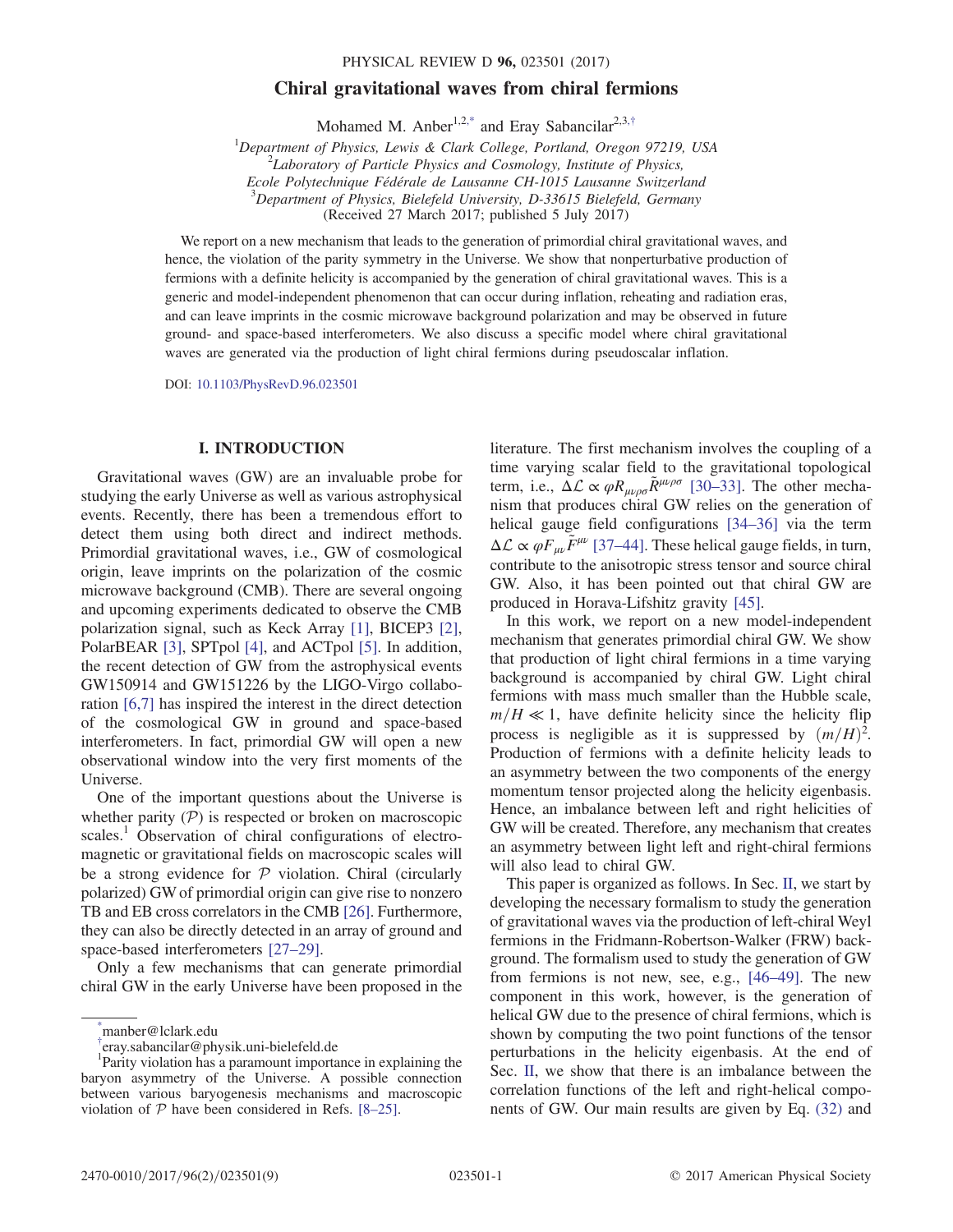Eq. [\(33\)](#page-5-1) for left and right-chiral fermions respectively. In Sec. [III,](#page-5-2) we give an explicit example where chiral GW are generated from the production of chiral fermions during pseudoscalar inflation. We conclude with a brief summary and discussion of our results in Sec. [IV.](#page-7-0)

#### II. THEORY AND FORMULATION

<span id="page-2-0"></span>In this section, we will study the gravitational wave generation due to the production of left-chiral Weyl fermions from vacuum in a time varying curved background. By left-chiral Weyl fermions we mean fields with spin  $1/2$  that transform in the irreducible representation  $(\frac{1}{2}, 0)$  of the Lorentz group. In addition to chirality, one can<br>also talk about helicity which is the projection of the spin S also talk about helicity which is the projection of the spin  $S$ of a particle along its momentum  $p$ , i.e., we define the helicity as the eigenvalue of the operator  $\hat{h} \equiv 2S \cdot p/p$ . A massive left-chiral Weyl fermion can have both helicities since different observers measure different values of h  $\pm 1$ . In general, helicity is not a Lorentz-invariant quantity depending on the relative velocity between the fermion and the observer. However, in the mass goes to zero limit we find that the helicity  $h = +1$  decouples. Or in other words, a massless left-chiral Weyl fermion has a definite helicity  $h = -1$ , and thus, helicity and chirality coincide in the massless limit and both serve as a good Lorentz invariant quantum number.

In the following analysis we assume that the mass of the left-chiral Weyl fermion is very small compared to the Hubble's parameter, and hence, we set the mass to zero. We show, in a model-independent way, that the production of chiral fermions from vacuum will always accompany the generation of chiral gravitational waves.

#### A. Chiral gravitational waves

In this part we review the general formalism used to study the gravitational wave production due to the presence of anisotropic energy-momentum tensor in the Friedmann-Robertson-Walker (FRW) background. In particular, we are interested in studying the two-point functions of the tensor perturbations projected along the helicity eigenbasis. To this end, we use natural units  $c = 1$ ,  $\hbar = 1$  and start with the FRW metric written in the conformal coordinates as  $ds^2 = a(\tau)^2(d\tau^2 - d\mathbf{x}^2)$ , where the conformal time  $\tau$  is related to the cosmic time t via  $dt = a d\tau$ . In what follows derivatives with respect to the cosmic time will be denoted by  $d/dt \equiv$ , while derivatives with respect to the conformal time will be denoted by  $d/d\tau \equiv$  '. The Hubble parameter is given by  $H = \dot{a}/a$  and the conformal Hubble parameter is  $\mathcal{H} \equiv a'/a = aH$ .<br>Introducing the tensor per

Introducing the tensor perturbations  $h_{\mu\nu}$  to the FRW background metric, we have

$$
ds^2 = a^2(\tau)[\eta_{\mu\nu} + h_{\mu\nu}]dx^{\mu}dx^{\nu}, \qquad (1)
$$

where  $\eta_{\mu\nu} = \text{diag}(1, -1, -1, -1)$ . Then, the linearized equation of motion for the tensor perturbations  $h_{uv}(x, \tau)$ is given by

$$
[\partial_{\tau}^2 + 2\mathcal{H}\partial_{\tau} - \mathbf{\nabla}^2] h_{\mu\nu}(\mathbf{x}, \tau) = \frac{2}{m_p^2} T_{\mu\nu}(\mathbf{x}, \tau), \qquad (2)
$$

<span id="page-2-3"></span>where  $T_{\mu\nu}(\mathbf{x}, \tau)$  is the physical energy momentum tensor and  $m_p$  is the reduced Planck mass. One can also take the Fourier transform of the above equation to obtain

$$
[\partial_{\tau}^2 + 2\mathcal{H}\partial_{\tau} + k^2]h_{\mu\nu}(\mathbf{k}, \tau) = \frac{2}{m_p^2}T_{\mu\nu}(\mathbf{k}, \tau), \qquad (3)
$$

where  $k \equiv |\mathbf{k}|$  is the comoving momentum.

<span id="page-2-1"></span>Gravitational waves have two physical degrees of freedom that can be expressed using the polarization tensor  $\epsilon_{\lambda}^{\mu\nu}(k)$  with appropriate gauge fixing conditions. In what<br>follows we will be interested in the circular helicity modes follows we will be interested in the circular helicity modes of gravitational waves, and thus, we use the following parametrization

$$
\epsilon_{\lambda}^{\mu\nu}(k) = \epsilon_{\lambda}^{\mu}(k)\epsilon_{\lambda}^{\nu}(k), \qquad (4)
$$

and we define the circular polarization 4-vectors  $\epsilon^{\mu}_{\lambda}(\mathbf{k})$  as

$$
\epsilon_{\lambda}^{\mu}(\mathbf{k}) = \frac{1}{\sqrt{2}} [0, \epsilon_1(\mathbf{k}) + i\lambda \epsilon_2(\mathbf{k})]. \tag{5}
$$

The set  $\{\epsilon_1(k), \epsilon_2(k), \hat{k}\}$  form an orthonormal basis, where  $\hat{k} = k/l_c = \hat{s}$ , and  $\hat{s}$ , is a unit vector along the third axis  $\hat{k} = k/k = \hat{e}_3$ , and  $\hat{e}_3$  is a unit vector along the third axis.<br>The polarization takes two values +1 which we simply The polarization takes two values  $\pm 1$  which we simply denote as  $\lambda = +$  One can easily check that the following denote as  $\lambda = \pm$ . One can easily check that the following relations are satisfied relations are satisfied

$$
\epsilon_{\lambda}^{\mu*}(k) = \epsilon_{-\lambda}^{\mu}(k), \qquad \epsilon_{\lambda}^{\mu}(-k) = -\epsilon_{-\lambda}^{\mu}(k),
$$

$$
k \cdot \epsilon_{\lambda}(k) = 0, \qquad \epsilon_{\lambda}(k) \cdot \epsilon_{\lambda'}^*(k) = -\delta_{\lambda,\lambda'},
$$

$$
\epsilon_{\lambda}(k) \cdot \epsilon_{\lambda'}(k) = -\delta_{\lambda,-\lambda'}.
$$
(6)

<span id="page-2-2"></span>Also, notice that the polarization tensor [\(4\)](#page-2-1) is consistent with the gauge fixing conditions  $h_{00} = h_{0i} = h_i^i = h_i^i = 0$  where *i i* denote the spatial coordinates  $h_{i,j}^i = 0$ , where i, j denote the spatial coordinates.<br>Using Eq. (4), the gravitational perturbations  $h^{\mu\nu}$ 

Using Eq. [\(4\),](#page-2-1) the gravitational perturbations  $h^{\mu\nu}$  can be expressed in terms of the circular helicity modes  $h_{\pm}$  as

$$
h^{\mu\nu}(k,\tau) = \sum_{\lambda=\pm} \epsilon^{\mu}_{\lambda}(k) \epsilon^{\nu}_{\lambda}(k) h_{\lambda}(k,\tau). \tag{7}
$$

The inverse relation can be obtained upon contracting Eq. [\(7\)](#page-2-2) with the polarization tensor  $\epsilon_{-\lambda'}^{\mu\nu}(\vec{k})$ , which yields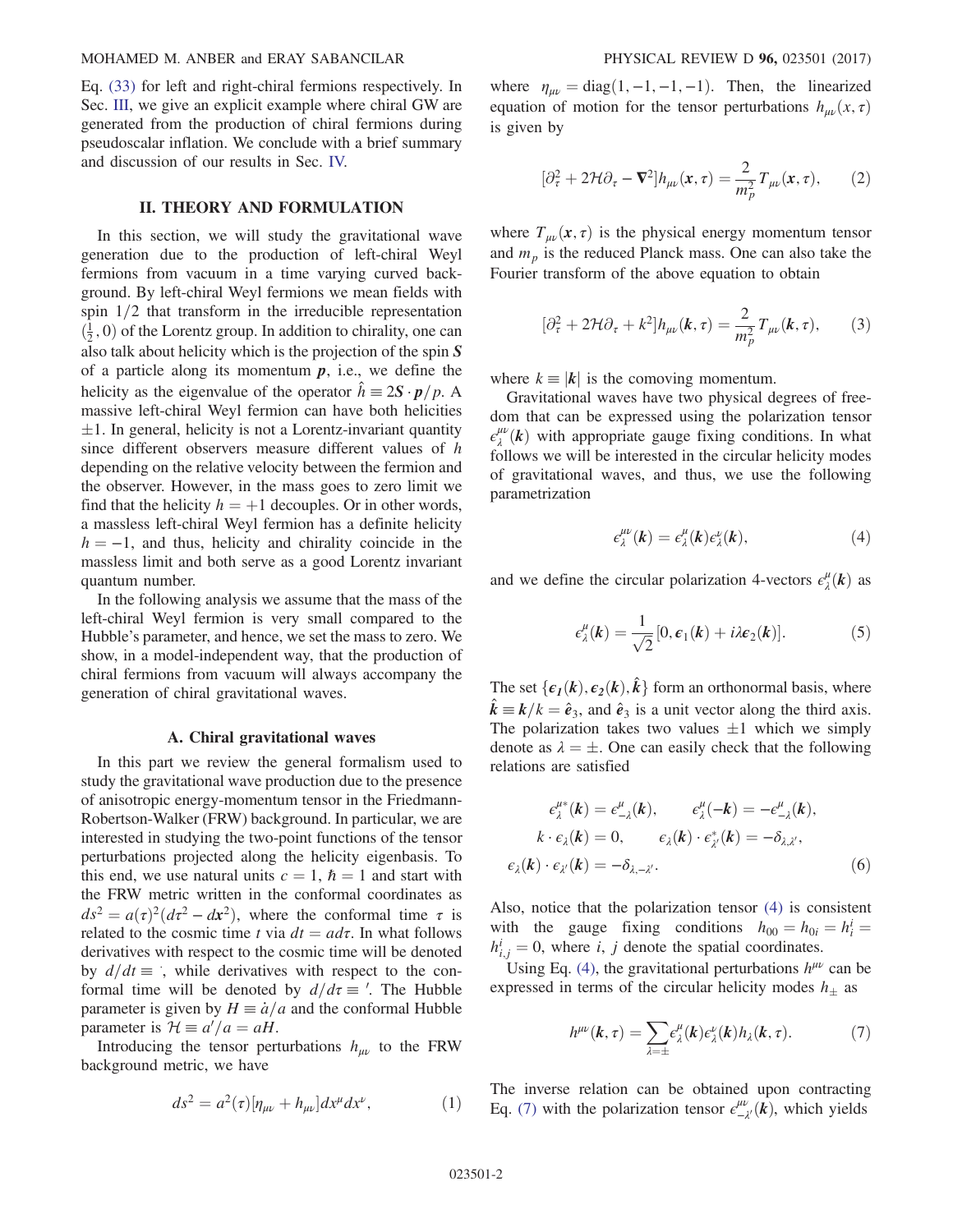CHIRAL GRAVITATIONAL WAVES FROM CHIRAL FERMIONS PHYSICAL REVIEW D 96, 023501 (2017)

$$
\epsilon^{\mu\nu}_{-\lambda'}(\boldsymbol{k})h_{\mu\nu}(\boldsymbol{k},\tau) = \sum_{\lambda=\pm} \epsilon^{\mu}_{\lambda}(\boldsymbol{k})\epsilon^{\nu}_{\lambda}(\boldsymbol{k})\epsilon^{\mu}_{-\lambda'}(\boldsymbol{k})\epsilon^{\nu}_{-\lambda'}(\boldsymbol{k})h_{\lambda}(\boldsymbol{k},\tau)
$$

$$
= h_{\lambda'}(\boldsymbol{k},\tau).
$$
(8)

The decomposition of  $h_{\mu\nu}(k, \tau)$  in Eq. [\(7\)](#page-2-2) satisfies the transverse traceless conditions  $h_{00} = h_{0i} = h_i^i = h_{i,j}^i = 0$ ,<br>and hones this decomposition projects only the physical and hence, this decomposition projects only the physical degrees of freedom. This can be checked by contracting  $h_{\mu\nu}$ with the transverse traceless projection tensor

$$
\Pi_{\mu\nu,\alpha\beta}(\mathbf{k}) = \mathcal{P}_{\mu\alpha}(\mathbf{k}) \mathcal{P}_{\nu\beta}(\mathbf{k}) - \frac{1}{2} \mathcal{P}_{\mu\nu}(\mathbf{k}) \mathcal{P}_{\alpha\beta}(\mathbf{k}),
$$
\n
$$
\mathcal{P}_{\mu\nu}(\mathbf{k}) \equiv \delta_{\mu\nu} - \frac{k_{\mu}k_{\nu}}{k^{2}}.
$$
\n(9)

Now, the polarization tensor satisfies the following identity:

$$
\epsilon_{\lambda}^{\mu\nu}(k)\Pi_{\mu\nu}^{\alpha\beta}(k) = \epsilon_{\lambda}^{\alpha\beta}(k). \tag{10}
$$

<span id="page-3-0"></span>Thus, operating with  $\Pi_{\mu\nu,\alpha\beta}(\mathbf{k})$  and then with  $\epsilon^{\mu\nu}_{-\lambda'}(\mathbf{k})$  on<br>Eq. (3) we obtain the equation of motion for the circular Eq. [\(3\)](#page-2-3) we obtain the equation of motion for the circular helicity modes of the gravitational waves

$$
[\partial_{\tau}^{2} + 2\mathcal{H}\partial_{\tau} + k^{2}]h_{\lambda}(\mathbf{k}, \tau) = \frac{2}{m_{p}^{2}} e_{-\lambda}^{\alpha\beta}(\mathbf{k})\Pi^{\mu\nu}{}_{\alpha\beta}(\mathbf{k})
$$

$$
\times T_{\mu\nu}(\mathbf{k}, \tau).
$$
 (11)

The solution of Eq. [\(11\)](#page-3-0) can be expressed as

$$
h_{\lambda}(\mathbf{k}, \tau) = h_{\lambda}^{\text{hom}}(\mathbf{k}, \tau)
$$
  
+ 
$$
\frac{2}{m_p^2} \int d\tau' G_k(\tau, \tau') \epsilon_{-\lambda}^{\mu\nu}(\mathbf{k}) T_{\mu\nu}(\mathbf{k}, \tau'), \quad (12)
$$

where  $h_{\lambda}^{\text{hom}}(k, \tau)$  is the homogeneous solution of Eq. [\(11\)](#page-3-0)<br>and  $G_1(\tau, \tau')$  is the retarded Green's function of the and  $G_k(\tau, \tau')$  is the retarded Green's function of the differential operator on the left-hand side of Eq. (11) i.e. differential operator on the left-hand side of Eq. [\(11\),](#page-3-0) i.e.,

$$
(\partial_{\tau}^{2} + 2\mathcal{H}\partial_{\tau} + k^{2})G_{k}(\tau, \tau') = \delta(\tau - \tau'). \qquad (13)
$$

We will be interested in the disparity between the left and right circular polarizations of the gravitational waves. Since the homogeneous part contributes equally well to both the left and right handed modes, we will ignore this part in what follows. Thus, the correlation function of the helical modes of the gravitational waves is given by

<span id="page-3-1"></span>
$$
\langle h_{\lambda}(\boldsymbol{k},\tau)h_{\lambda'}(\boldsymbol{k}',\tau)\rangle = \frac{4}{m_p^4} \int d\tau' d\tau'' \frac{1}{a(\tau')^2} \frac{1}{a(\tau'')^2} \times G_k(\tau,\tau') G_{k'}(\tau,\tau'')
$$
  
 
$$
\times M_{\lambda\lambda'}(\boldsymbol{k},\boldsymbol{k}';\tau,\tau',\tau''), \qquad (14)
$$

and we defined

$$
M_{\lambda\lambda'}(\mathbf{k}, \mathbf{k}'; \tau, \tau', \tau'') \equiv a(\tau')^2 a(\tau'')^2 \epsilon_{-\lambda}^{\mu\nu}(\mathbf{k}) \epsilon_{-\lambda'}^{\rho\sigma}(\mathbf{k}') \times \langle T_{\mu\nu}(\mathbf{k}, \tau') T_{\rho\sigma}(\mathbf{k}', \tau'') \rangle.
$$
 (15)

The functions 
$$
M_{\lambda\lambda'}
$$
 are simply the projections of the energy-  
momentum tensor correlators along the helicity eigenbasis.  
Thus, we can immediately see that an imbalance between  $M_{++}$  and  $M_{--}$  will cause a disparity between  $\langle h_+h_+\rangle$  and  $\langle h_-h_-\rangle$ , and hence, the generation of chiral gravitational waves. The brackets  $\langle\rangle$  in (14) can denote quantum, thermal, or stochastic averages. In the rest of this paper, we compute the expectation value of  $M_{\lambda\lambda'}$  due to non-perturbative quantum production of chiral fermions in a time varying background, namely, in the FRW universe.

#### B. Weyl fermions in FRW background

<span id="page-3-2"></span>The action for the free left-chiral massless Weyl fermions  $\psi$  in a curved background reads

$$
S = \int d^4x \sqrt{-g} \mathcal{L}, \qquad \mathcal{L} = i\psi^\dagger e_a^\mu \bar{\sigma}^a D_\mu \psi, \quad (16)
$$

where  $e^{\mu}_{a}$  are the vielbeins, the latin letters denote the flat coordinates, and the Greek letters denote the curved coordinates. The covariant derivative is given by  $D_{\mu} = \partial_{\mu} + \frac{1}{2}\sigma^{ab}\omega_{\mu ab}$ , where  $\omega_{\mu ab}$  are the spin connections,  $\sigma^{ab} = \frac{1}{4} [\sigma^a, \bar{\sigma}^b], \quad \sigma^a \equiv (1, \sigma^i), \text{ and } \bar{\sigma}^a \equiv (1, -\sigma^i), \text{ where}$  $\{\sigma^i\}$  are the Pauli matrices. Using the conformal FRW<br>metric to compute the spin connections and performing the metric to compute the spin connections and performing the change of variable  $\psi = a^{3/2}\chi$  in [\(16\)](#page-3-2) we obtain the Lagrangian

$$
\mathcal{L} = \frac{i}{a^4(\tau)} \chi^{\dagger} \delta^{\mu}_{a} \bar{\sigma}^{a} \partial_{\mu} \chi. \tag{17}
$$

From now on it will be easier to stop distinguishing between the curved and flat coordinates, and we can just use the Greek letters to denote all quantities in flat Minkowski space, i.e., the above Lagrangian can be rewritten as  $\mathcal{L} = \frac{i}{a^4(\tau)} \chi^{\dagger} \sigma^{\mu} \partial_{\mu} \chi$ .<br>The Wayl formions can be a

<span id="page-3-3"></span>The Weyl fermions can be quantized using creation and annihilation operators as follows:

$$
\chi(x,\tau) = \int d^3p [u(\tau,\mathbf{p})a(\mathbf{p})e^{i\mathbf{p}\cdot\mathbf{x}} + v(\tau,\mathbf{p})b^{\dagger}(\mathbf{p})e^{-i\mathbf{p}\cdot\mathbf{x}}]\xi_{-}(\mathbf{p}),
$$
 (18)

where we use the shorthand notation  $d^3 p/(2\pi)^3 \equiv d^3 p$ , and the functions  $u$  and  $v$  are the mode solutions of the Casimir of the representation  $(\frac{1}{2}, 0)$  of the Poincare group.<br>The creation and annihilation operators satisfy the anti-The creation and annihilation operators satisfy the anticommutation relations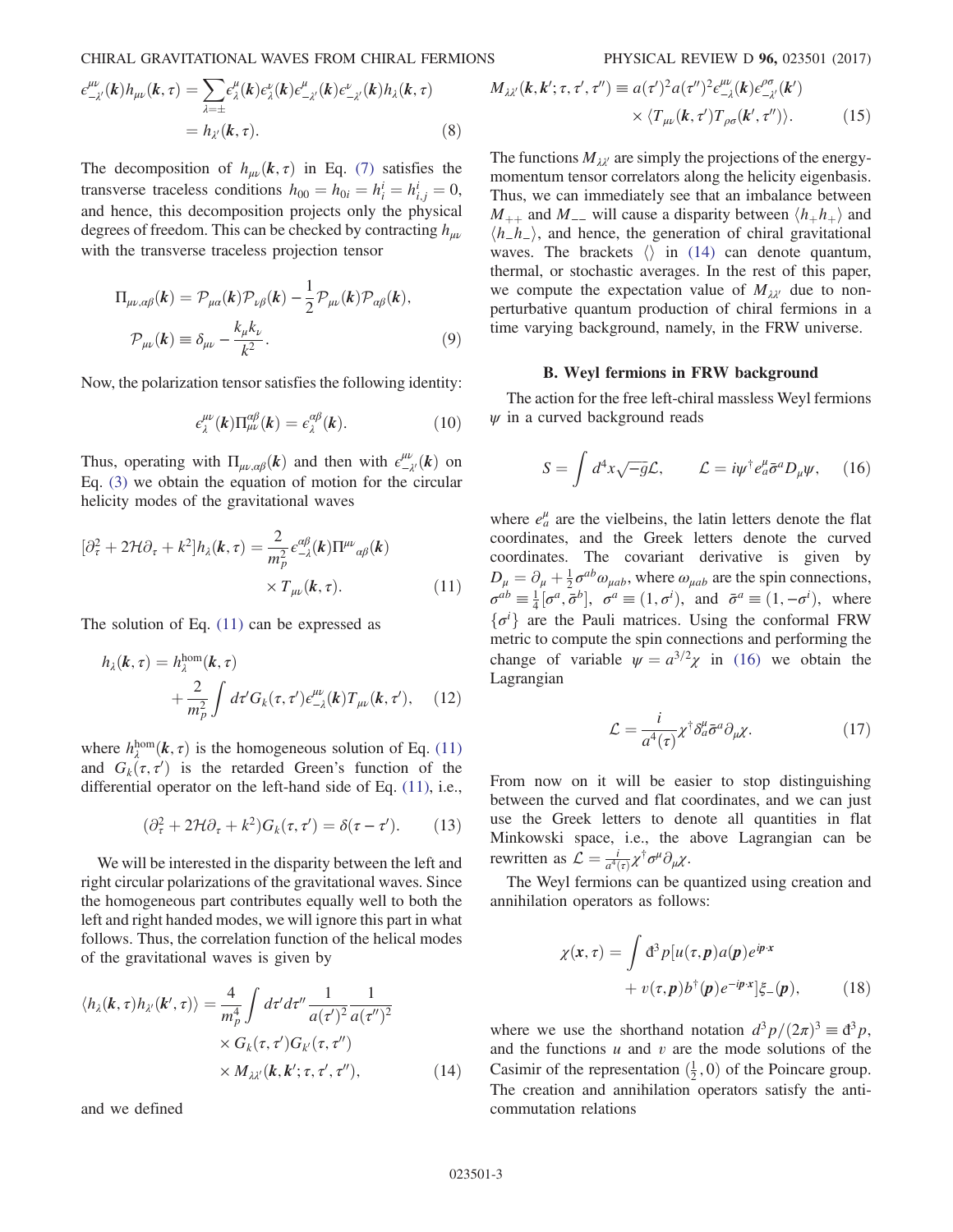$$
\{a(\mathbf{p}), a^{\dagger}(\mathbf{p}')\} = \{b(\mathbf{p}), b^{\dagger}(\mathbf{p}')\} = (2\pi)^3 \delta^3(\mathbf{p} - \mathbf{p}'),
$$
  

$$
\{a(\mathbf{p}), a(\mathbf{p}')\} = \{b(\mathbf{p}), b(\mathbf{p}')\} = \{a(\mathbf{p}), b(\mathbf{p}')\} = 0.
$$
 (19)

The spinor  $\xi_{-}(\mathbf{p})$  is the eigenstate of the helicity operator

$$
\boldsymbol{\sigma} \cdot \boldsymbol{p} \xi_{-}(\boldsymbol{p}) = -p \xi_{-}(\boldsymbol{p}), \qquad (20)
$$

<span id="page-4-4"></span>where  $p \equiv |\mathbf{p}|$ , and it satisfies the relation

$$
\xi_{-}(\boldsymbol{p})\xi_{-}^{\dagger}(\boldsymbol{p})=\frac{1}{2}\sigma^{\mu}\hat{n}_{\mu}(\boldsymbol{p}),\qquad(21)
$$

<span id="page-4-0"></span>where we have defined the unit 4-vector  $\hat{n}^{\mu}$  as  $\hat{n}^{\mu}(\mathbf{p}) \equiv (1, \mathbf{p}/(|\mathbf{p}|))$ . It is useful to factorize  $e^{i\mathbf{p}\cdot\mathbf{x}}$  and rewrite Eq. [\(22\)](#page-4-0) as follows

$$
\chi(x,\tau) = \int d^3p [u(\tau,\mathbf{p})a(\mathbf{p})\xi_{-}(\mathbf{p}) + v(\tau,-\mathbf{p})b^{\dagger}(-\mathbf{p})\xi_{-}(-\mathbf{p})]e^{i\mathbf{p}\cdot\mathbf{x}}.
$$
 (22)

It can be easily shown that the Weyl field operator  $\chi$ annihilates a state with negative helicity particle and creates a state with positive helicity antiparticle, as required from the CPT theorem.

<span id="page-4-1"></span>The physical energy momentum tensor of the Weyl fermion is given by

$$
T_{\mu\nu}(\mathbf{x}, \tau) = \frac{1}{a(\tau)^2} \frac{i}{2} \left[ \chi^{\dagger}(\mathbf{x}, \tau) \bar{\sigma}_{(\mu} \partial_{\nu)} \chi(\mathbf{x}, \tau) - \partial_{(\mu} \chi^{\dagger}(\mathbf{x}, \tau) \bar{\sigma}_{\nu)} \chi(\mathbf{x}, \tau) \right] - \eta_{\mu\nu}[\dots], \quad (23)
$$

where the term  $\eta_{\mu\nu}$ [....] drops when we take the transverse part of the energy-momentum tensor, as we will do momentarily. In what follows we will need the Fourier transform of the energy momentum tensor to calculate the gravitational waves sourced by the Weyl fermions. Substituting Eq. [\(22\)](#page-4-0) into Eq. [\(23\)](#page-4-1), and then taking the Fourier transform, we obtain

<span id="page-4-3"></span>
$$
T_{\mu\nu}(k,\tau) = \frac{1}{a(\tau)^2} \int d^3x \int d^3p \int d^3p' L^{\dagger}(p',\tau)
$$
  
 
$$
\times [\bar{\sigma}_{\mu} p_{\nu} + \bar{\sigma}_{\mu} p'_{\nu}] L(p,\tau) e^{i(p-p'-k)x}, \qquad (24)
$$

and we defined the operator

$$
L(p, \tau) \equiv [u(\tau, p)a(p)\xi_{-}(p) + v(\tau, -p)b^{\dagger}(-p)\xi_{-}(-p)]. \qquad (25)
$$

<span id="page-4-2"></span>Upon taking the integral over the 3-volume and 3-momentum  $p'$ , we finally obtain the Fourier transform of the energy momentum tensor as

$$
T_{\mu\nu}(k,\tau) = \frac{1}{a(\tau)^2} \int d^3 p L^{\dagger}(\mathbf{p} - \mathbf{k}, \tau)
$$

$$
\times [\bar{\sigma}_{\mu} p_{\nu} + \bar{\sigma}_{\mu} (p - k)_{\nu}] L(\mathbf{p}, \tau). \qquad (26)
$$

Having the energy-momentum tensor at hand, now we are ready to compute the two-point functions of the tensor perturbations. This is achieved in the next section.

#### C. Chiral gravitational waves from Weyl fermions

The correlation function of the gravitational waves that result from the production of left-chiral Weyl fermions can be found by substituting Eq. [\(26\)](#page-4-2) into Eq. [\(14\).](#page-3-1) We will denote  $M_{\lambda\lambda'}(k, k'; \tau, \tau', \tau'') = M_{\lambda\lambda'}$  to reduce notational<br>clutter Then the left-handed Weyl fermions yield clutter. Then, the left-handed Weyl fermions yield

$$
M_{\lambda\lambda'} = \int d^3p \int d^3p' \langle L^{\dagger}(\mathbf{p} - \mathbf{k}, \tau') \epsilon^{\mu\nu}_{-\lambda}(\mathbf{k})
$$
  
 
$$
\times [\bar{\sigma}_{\mu} p_{\nu} + \bar{\sigma}_{\mu} (p - k)_{\nu}] L(\mathbf{p}, \tau') L^{\dagger}(\mathbf{p}' - \mathbf{k}', \tau'')
$$
  
 
$$
\times \epsilon^{\rho\sigma}_{-\lambda'}(\mathbf{k}') [\bar{\sigma}_{\rho} p'_{\sigma} + \bar{\sigma}_{\rho} (p' - k')_{\sigma}] L(\mathbf{p}', \tau'') \rangle. \tag{27}
$$

The initial vacuum of the theory is defined as  $a(\mathbf{p})|0\rangle = b(\mathbf{p})|0\rangle = 0$ . The time varying background will cause the production of fermions from vacuum, and information about the background are encoded in the mode functions  $u(\tau, p)$  and  $v(\tau, -p)$ . In this section we keep our formalism general enough and we do not specify a particular particle physics model that can lead to the production of left-chiral Weyl fermions. Using the explicit forms of the  $L(\mathbf{p}, \tau)$  operator given in Eq. [\(25\),](#page-4-3) computing the vacuum expectation values of operators of the form

$$
\langle 0|b(\mathbf{k}-\mathbf{p})a(\mathbf{p})a^{\dagger}(\mathbf{p'}-\mathbf{k'})b^{\dagger}(-\mathbf{p'})|0\rangle = (2\pi)^6
$$
  
 
$$
\times \delta^3(\mathbf{k}+\mathbf{k'})\delta^3(\mathbf{p'}-\mathbf{p}+\mathbf{k}), \qquad (28)
$$

ignoring the contribution from the zero point fluctuations, and integrating over the 3-momentum  $p'$ , we find after some algebra

$$
M_{\lambda\lambda'} = (2\pi)^3 \delta^3(\mathbf{k} + \mathbf{k}') \int d^3 p u(\tau', \mathbf{p}) u^*(\tau'', \mathbf{p})
$$
  
 
$$
\times v(\tau'', \mathbf{k} - \mathbf{p}) v^*(\tau', \mathbf{k} - \mathbf{p}) \beta_{\lambda\lambda'}(\mathbf{k}, \mathbf{p}),
$$
 (29)

where we defined

$$
\beta_{\lambda\lambda'}(\boldsymbol{k},\boldsymbol{p}) \equiv \left[\xi_{-}^{\dagger}(\boldsymbol{k}-\boldsymbol{p})\epsilon_{-\lambda}^{\mu}(\boldsymbol{k})\bar{\sigma}_{\mu}\epsilon_{-\lambda}^{\nu}(\boldsymbol{k})p_{\nu}\xi_{-}(\boldsymbol{p})\right] \times \left[\xi_{-}^{\dagger}(\boldsymbol{p})\epsilon_{-\lambda'}^{\rho}(-\boldsymbol{k})\bar{\sigma}_{\rho}\epsilon_{-\lambda'}^{\sigma}(-\boldsymbol{k})p_{\sigma}\xi_{-}(\boldsymbol{k}-\boldsymbol{p})\right].
$$
\n(30)

Making use of the completeness relation, Eq. [\(21\)](#page-4-4), we obtain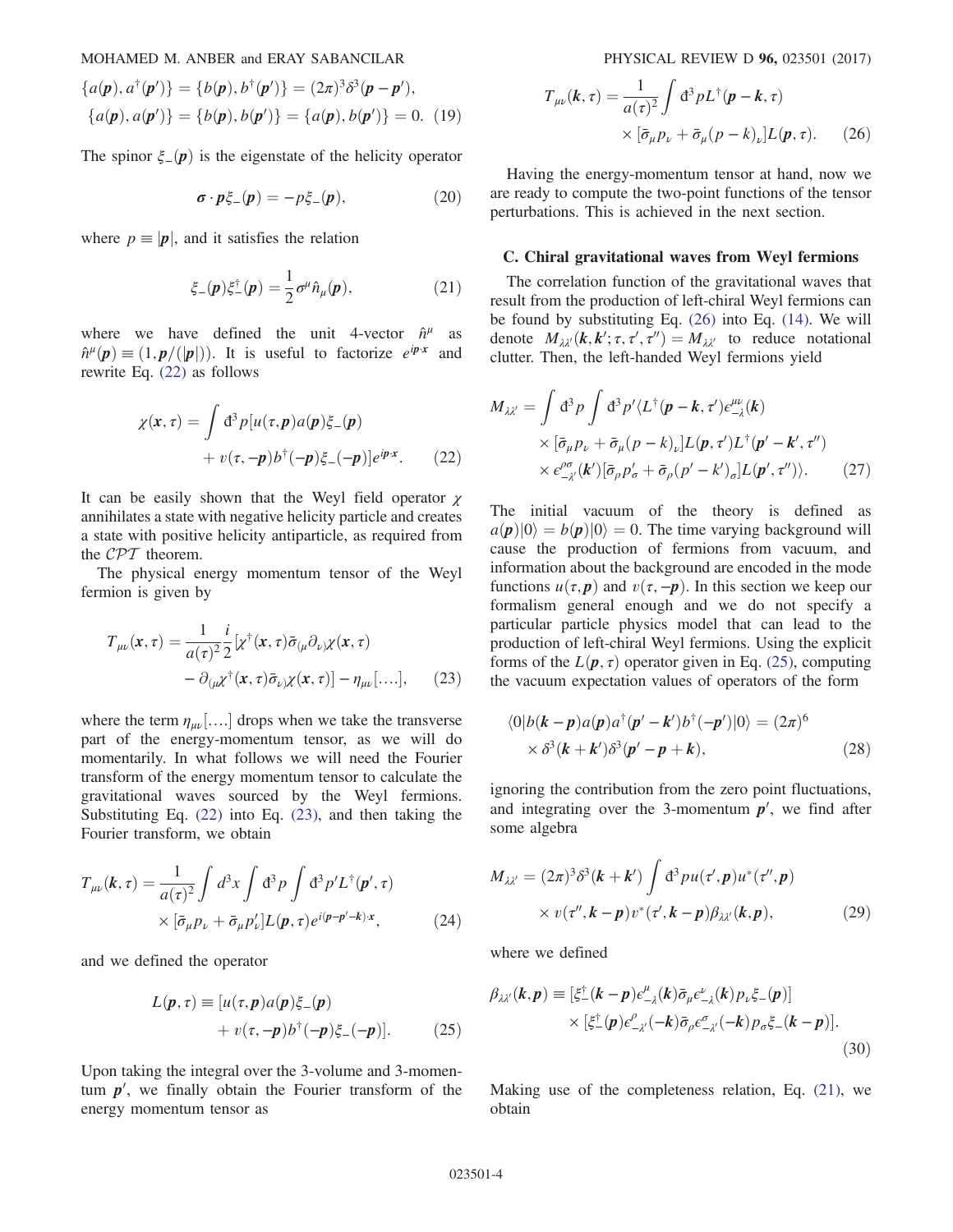CHIRAL GRAVITATIONAL WAVES FROM CHIRAL FERMIONS PHYSICAL REVIEW D 96, 023501 (2017)

$$
\beta_{\lambda\lambda'}(\boldsymbol{k},\boldsymbol{p}) = \frac{1}{4} \epsilon_{-\lambda}(\boldsymbol{k}) \cdot p \epsilon_{\lambda'}(\boldsymbol{k}) \cdot p \epsilon_{-\lambda}^{\mu}(\boldsymbol{k}) \epsilon_{\lambda'}^{\rho}(\boldsymbol{k}) \times \hat{n}^{\gamma}(\boldsymbol{p}) \hat{n}^{\alpha}(\boldsymbol{k}-\boldsymbol{p}) \text{Tr}[\bar{\sigma}_{\mu} \sigma_{\gamma} \bar{\sigma}_{\rho} \sigma_{\alpha}]. \tag{31}
$$

Then, using the trace identity  $Tr[\bar{\sigma}_{\mu}\sigma_{\gamma}\bar{\sigma}_{\rho}\sigma_{\alpha}] =$ <br>  $2\left[\mu \frac{\mu}{\mu} \frac{\partial}{\partial \rho}\sigma_{\mu}\right]$  where  $\sigma_{\mu} = 1$  $2[\eta_{\mu\gamma}\eta_{\rho\alpha} - \eta_{\mu\rho}\eta_{\gamma\alpha} + \eta_{\mu\alpha}\eta_{\gamma\rho} - i\epsilon_{\mu\gamma\rho\alpha}],$  where  $\epsilon_{0123} = -1$ , and fixing the coordinate system by choosing  $\hat{\mathbf{p}} = (\sin \theta \cos \phi, \sin \theta \sin \phi, \cos \theta)$ , we finally obtain the helical mode correlators that are sourced by the left-chiral Weyl fermions

<span id="page-5-0"></span>
$$
\langle h_{\lambda}(\boldsymbol{k},\tau)h_{\lambda'}(\boldsymbol{k}',\tau)\rangle_{L}
$$
\n
$$
= \delta_{\lambda\lambda'} \frac{\delta^{3}(\boldsymbol{k} + \boldsymbol{k}')}{m_{p}^{4}} \int d^{3}p p^{2} d\tau' d\tau''
$$
\n
$$
\times a(\tau')^{-2} a(\tau'')^{-2} G_{k}(\tau,\tau') G_{k}(\tau,\tau'')
$$
\n
$$
\times u(\tau',\boldsymbol{p})u^{*}(\tau'',\boldsymbol{p})v(\tau'',\boldsymbol{k}-\boldsymbol{p})v^{*}(\tau',\boldsymbol{k}-\boldsymbol{p})
$$
\n
$$
\times \sin^{2}\theta \left[1 + \frac{(\lambda + \lambda')}{2}\cos\theta\right]
$$
\n
$$
+ \left(\cos\theta + \frac{(\lambda + \lambda')}{2}\right) \frac{p\cos\theta - k}{\sqrt{p^{2} + k^{2} - 2pk\cos\theta}} \right].
$$
\n(32)

<span id="page-5-1"></span>Similarly, one can also follow the same procedure to obtain an expression for the correlators due to contribution from right-handed Weyl fermions:

$$
\langle h_{\lambda}(\mathbf{k},\tau)h_{\lambda'}(\mathbf{k}',\tau)\rangle_{R}
$$
\n
$$
= \delta_{\lambda\lambda'}\frac{\delta^{3}(\mathbf{k} + \mathbf{k}')}{m_{p}^{4}} \int d^{3}p p^{2} d\tau' d\tau''
$$
\n
$$
\times a(\tau')^{-2} a(\tau'')^{-2} G_{k}(\tau,\tau') G_{k}(\tau,\tau'')
$$
\n
$$
\times u(\tau',p)u^{*}(\tau'',p)v(\tau'',\mathbf{k}-p)v^{*}(\tau',\mathbf{k}-p)
$$
\n
$$
\times \sin^{2}\theta \left[1 - \frac{(\lambda + \lambda')}{2}\cos\theta\right]
$$
\n
$$
+ \left(\cos\theta - \frac{(\lambda + \lambda')}{2}\right) \frac{p\cos\theta - k}{\sqrt{p^{2} + k^{2} - 2pk\cos\theta}} \left.\right].
$$
\n(33)

Equations [\(32\)](#page-5-0) and [\(33\)](#page-5-1) are the main results of our work. They reflect the fact that the production of fermions, from vacuum, with a definite helicity is accompanied by the generation of helical gravitational waves. However, we warn the reader that these equations are contaminated by ultraviolet (UV) divergences that have to be exorcised before making sense of their physical significance. Unlike the bosonic UV divergences, UV divergences of fermions in FRW background is a subtle topic that has been discussed in a few works, see, e.g., [\[50](#page-9-4)–52], and in the context of GW production in [\[46,49\]](#page-9-3). In this work we do not try to follow a rigorous procedure to regularize expressions [\(32\)](#page-5-0) and [\(33\).](#page-5-1) Instead, we follow a more phenomenological method, as we briefly discuss in Sec. [III](#page-5-2).

So far, our results did not depend on a specific particle physics model that can lead to the production of fermions with a definite helicity. In the next section, we examine the possibility of this scenario in a model of pseudoscalar inflation.

## <span id="page-5-2"></span>III. AXION COUPLING TO FERMIONS AND THE PRODUCTION OF CHIRAL GRAVITATIONAL WAVES

In the previous section we showed that the production of fermions with a definite helicity will accompany the generation of helical gravitational waves. Fermion production in the early Universe via the parametric resonance has been the topic of many publications, see, e.g., [\[53](#page-9-5)–57]. However, in all these examples the produced fermions are vector-like, and hence, they source GW which are left-right symmetric.

In this section we discuss a specific model that is capable of producing either right- or left-handed fermions during inflation [\[58\]](#page-9-6), and hence, the generation of helical tensor modes. This is achieved by coupling a Dirac fermion to an axion  $\phi$ . Axions could have played a very important role during the early Universe. In fact, they are perfect candidates to build radiatively stable models of inflation [\[59\],](#page-9-7) thanks to their continuous shift symmetry (which is broken to a discrete shift symmetry due to instanton effects). This shift symmetry will guarantee that the fermions coupling to axions is governed by a dimension-5 operator [\[60\].](#page-9-8) The action of the model is given in terms of two left-chiral Weyl fermions,  $\psi_1$  and  $\psi_2$  which together make up a Dirac fermion,  $2$  by [\[58\]](#page-9-6)

<span id="page-5-4"></span>
$$
S = \int d^4x \sqrt{-g} \left[ i \psi_1^{\dagger} e_a^{\mu} \bar{\sigma}^a D_{\mu} \psi_1 + i \psi_2^{\dagger} e_a^{\mu} \bar{\sigma}^a D_{\mu} \psi_2 \right. \\ - m (\psi_1 \psi_2 + \psi_1^{\dagger} \psi_2^{\dagger}) + \frac{C}{f} \partial_{\mu} \phi (\psi_1^{\dagger} e_a^{\mu} \bar{\sigma}^a D_{\mu} \psi_1) \right], \quad (34)
$$

where  $m$  is the fermion mass,  $f$  is the axion constant, and C is a coupling constant. This action is invariant under the U(1) global transformation  $\psi_1 \rightarrow e^{i\theta} \psi_1$  and  $\psi_2 \rightarrow e^{-i\theta} \psi_2$ . Notice that the left-chiral Weyl fermions,  $\psi_1$  and  $\psi_2$ , are eigenstates of the U(1) charge and that they have opposite charges under the U(1) symmetry.

<span id="page-5-3"></span>In order to study the generation of fermions in FRW background one defines  $\chi_{1,2} \equiv \psi_{1,2} a^{-3/2}$  and expands  $\chi_1$ and  $\chi_2$  in helicity eigensates as:

 $2$ In particular, a four-spinor Dirac fermion can be written as  $\Psi \equiv [\psi_1 \psi_2^{\dagger}].$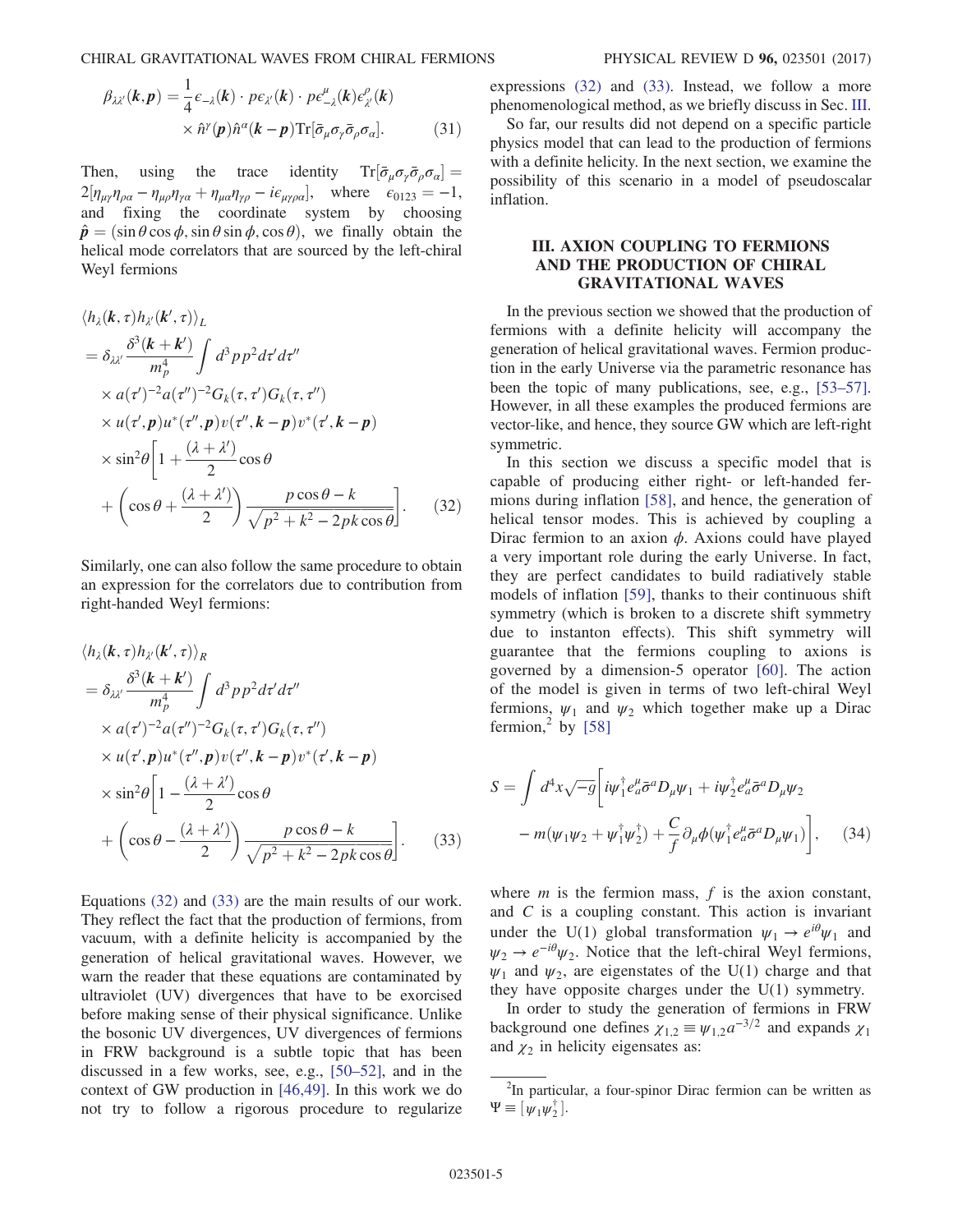$$
\chi_1 = \sum_{\lambda} \int d^3 p [u(\tau, \mathbf{p}, \lambda) \xi_{\lambda}(\mathbf{p}) a(\mathbf{p}, \lambda) e^{i\mathbf{p} \cdot \mathbf{x}} \n+ v(\tau, \mathbf{p}, \lambda) \xi_{-\lambda}(\mathbf{p}) b^{\dagger}(\mathbf{p}, \lambda) e^{-i\mathbf{p} \cdot \mathbf{x}}],
$$
\n
$$
\chi_2 = \sum_{\lambda} \int d^3 p [u(\tau, \mathbf{p}, \lambda) \xi_{\lambda}(\mathbf{p}) b(\mathbf{p}, \lambda) e^{i\mathbf{p} \cdot \mathbf{x}} \n+ v(\tau, \mathbf{p}, \lambda) \xi_{-\lambda}(\mathbf{p}) a^{\dagger}(\mathbf{p}, \lambda) e^{-i\mathbf{p} \cdot \mathbf{x}}].
$$
\n(35)

Notice that unlike the massless case, here both helicities,  $\lambda = \pm$ , are present in the expansion since a massive Weyl fermion, does not have a definite helicity. Next, one fermion does not have a definite helicity. Next, one substitutes the expansion [\(35\)](#page-5-3) into the equations of motion, that result from varying the action [\(34\)](#page-5-4) with respect to  $\psi_1$ , and studies the time evolution of the mode functions  $u$  and  $v$  assuming that one starts from the Bunch-Davies vacuum in the far past. This procedure was carried out and thoroughly investigated in [\[58\]](#page-9-6), during both the inflationary and preheating eras, where the axion played the role of the inflaton. The conclusion is that during inflation and in the limit  $H \gg m$  only one of the helicities, either left or right, of both fields,  $\psi_1$  and  $\psi_2$ , will be generated depending on the sign of the parameter  $\theta \equiv -\frac{C\dot{\phi}}{fH}$ . During inflation we have to a very good approximation  $\phi$  = constant and hence the parameter  $\theta$  stays almost constant. Taking  $\theta < 0$ ,  $|\vartheta| \gg 1$ , and  $m \ll H$ , it was shown in [\[58\]](#page-9-6) that the particle production of helicity  $\lambda = -$  is enhanced, while the production of helicity  $\lambda = +$  is suppressed, i.e.,  $n_{\lambda} = 1$ and  $n_{\lambda=+} \approx 0$ , where *n* is the fermion number density.<sup>3</sup> Therefore, the physical picture is that the rolling inflaton (axion) leads to the production of fermions with negative helicity, $4\pi$  which in turn breaks the macroscopic parity of the space. The mode functions that correspond to the helicity  $\lambda = -$  are given by [\[58\]](#page-9-6)

$$
u(\tau, \mathbf{p}, -) = \frac{e^{\frac{\pi}{2}\theta}}{\sqrt{-2p\tau}} W_{\frac{1}{2} + i\theta, i\theta}(-2ip\tau),
$$
  

$$
v(\tau, \mathbf{p}, +) = \frac{e^{-\frac{\pi}{2}\theta}}{\sqrt{-2p\tau}} W_{\frac{1}{2} - i\theta, i\theta}^*(-2ip\tau),
$$
 (36)

where  $W_{\kappa,\mu}$  are the Whittaker functions. These are the explicit forms of the mode functions  $u$  and  $v$  of the leftchiral Weyl fermions that appear in Eq. [\(18\).](#page-3-3) Both of the mode functions  $u(\tau, \mathbf{p},-)$  and  $v(\tau, \mathbf{p},+)$  accompany the negative helicity spinor  $\xi$  as can be seen from Eq. [\(35\)](#page-5-3).

Now, we are in a position to calculate the correlators  $\langle h_{\lambda}(\mathbf{k}, \tau) h_{\lambda}(\mathbf{k}', \tau) \rangle$  from Eq. [\(32\).](#page-5-0) The Green's function  $G_{\lambda}(\tau, \tau')$  in quasi de-Sitter background reads [37]  $G_k(\tau, \tau')$  in quasi de-Sitter background reads [\[37\]](#page-9-1)

$$
G_k(\tau, \tau') = \frac{1}{k^3 \tau'^2} \left[ (1 + k^2 \tau \tau') \sin k(\tau - \tau') + k(\tau' - \tau) \cos k(\tau - \tau') \right]
$$
(37)

for  $\tau > \tau'$  and  $G_k(\tau, \tau') = 0$  for  $\tau < \tau'$ . Making the change<br>of variables  $n = kv$ ,  $k\tau' = r'$  and  $k\tau'' = r''$  in (32) making of variables  $p = ky$ ,  $k\tau' = x'$ , and  $k\tau'' = x''$  in [\(32\),](#page-5-0) making<br>use of  $a = -\frac{1}{\sqrt{2}}$  and taking into account that we have two use of  $a = -\frac{1}{\tau H}$ , and taking into account that we have two left chiral Weyl fermions, we find at the end of inflation left-chiral Weyl fermions, we find at the end of inflation, i.e. at  $\tau \rightarrow -1/H$ 

$$
\langle h_{\lambda}(\boldsymbol{k},\tau)h_{\lambda}(\boldsymbol{k}',\tau)\rangle = \frac{\delta^{3}(\boldsymbol{k}+\boldsymbol{k}')}{k^{3}}\frac{H^{4}}{m_{p}^{4}}\mathcal{F}_{\lambda}\bigg(\frac{k}{H}\bigg),\quad(38)
$$

<span id="page-6-0"></span>where

$$
\mathcal{F}_{\lambda}(x) = \pi \int_0^{\infty} dy \int_{-\infty}^{-x} dx' \int_{-\infty}^{-x} dx'' \int_0^{\pi} d\theta x' x''
$$
  
\n
$$
\times \mathcal{G}(x, x') \mathcal{G}(x, x'') \frac{y^3 \sin^3 \theta}{\sqrt{1 + y^2 - 2y \cos \theta}}
$$
  
\n
$$
\times W_{\frac{1}{2} + i\theta, i\theta}(-2iyx') W_{\frac{1}{2} + i\theta, i\theta}^*(-2iyx'')
$$
  
\n
$$
\times W_{\frac{1}{2} - i\theta, i\theta} \left(-2ix'\sqrt{1 + y^2 - 2y \cos \theta}\right)
$$
  
\n
$$
\times W_{\frac{1}{2} - i\theta, i\theta}^* \times \left(-2ix''\sqrt{1 + y^2 - 2y \cos \theta}\right)
$$
  
\n
$$
\times \left[1 + \lambda \cos \theta + \frac{(\cos \theta + \lambda)(y \cos \theta - 1)}{\sqrt{1 + y^2 - 2y \cos \theta}}\right], \quad (39)
$$

and

$$
\mathcal{G}(x, x') = -\frac{1}{x'^2} [(1 - xx')\sin(x + x') - (x + x')\cos(x + x')].
$$
\n(40)

In the limit  $x \rightarrow -\infty$  the Whittaker function behaves as  $\lim_{x\to\infty} W_{\frac{1}{2}+i\theta,i\theta}(ix) \approx (ix)^{\frac{1}{2}+i\theta} e^{-ix/2}$ . Thus, the function  $\mathcal{F}_{\lambda}$ receives an infinite contribution from the vacuum modes and it needs to be regularized. Here, we do not attempt to follow a rigorous regularization scheme.<sup>5</sup> Instead, we adopt a heuristic, yet a physical, method to cut off the divergent integrals. At the end of inflation,  $a \approx 1$ , modes with wave numbers  $p > H$  are deep in the UV, and they do not have enough time to get on shell. Hence, the integral over  $p$  in [\(32\)](#page-5-0) should be cut off at momentum  $p \approx H$ , i.e., the y integral should be cut off at values<sup>6</sup> of  $y \ge 1$ . Next, we

<sup>&</sup>lt;sup>3</sup>Notice that the nonperturbative production of fermions is blocked by the Pauli exclusion principle and hence we should expect  $n \leq 1$ .

Fermions of both positive and negative charges with respect to U(1) are equally produced.

 ${}^{5}$ See, e.g., [\[49\]](#page-9-9) for a more sophisticated regularization scheme that can be used for fermion production in FRW background. <sup>6</sup>

<sup>&</sup>lt;sup>6</sup>In fact, the cutoff should depend on  $\theta$  since the amplified modes have momenta of order  $p \approx \theta H$ . Hence, the integral over y in Eq. [\(39\)](#page-6-0) should range from 0 to  $\theta/x \gtrsim 1$ . This dependence on  $\theta$ is expected to appear in a more sophisticated regularization method, which is not captured by our scheme.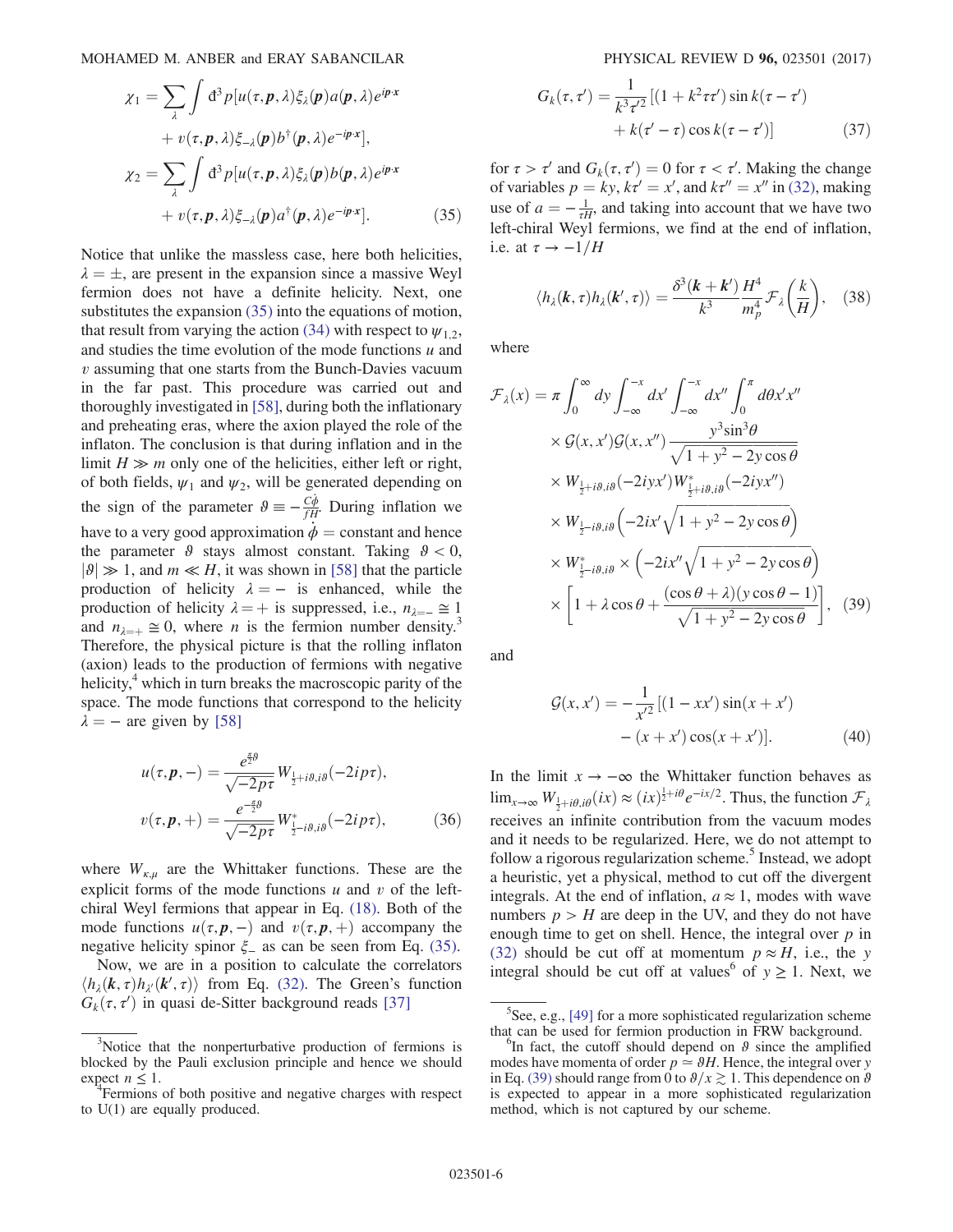<span id="page-7-1"></span>

FIG. 1. The numerical evaluation of the function  $\mathcal{F}_{\lambda}(x)$  in Eq. [\(39\)](#page-6-0) for both positive and negative helicities. Since fermions with negative helicity are produced from vacuum, we expect that the amplitude of  $\langle h_h-h_+ \rangle$  to be bigger than that of  $\langle h_+h_+ \rangle$ , which is clear from the figure. We also find that the spectrum is almost scale invariant with a slight red tilt.

observe that the Whittaker function  $W_{\frac{1}{2}+i\theta,i\theta}(ix)$  behaves as  $(ix)^{\frac{1}{2}-i\theta}$  in the limit  $x \to 0$ . Thus, the only difference<br>between the two limits  $x \to 0$  and  $x \to \infty$  of the between the two limits  $x \to 0$  and  $x \to \infty$  of the Whittaker function is the phase  $e^{-i\frac{x}{2}}$ , which causes the integrand to suffer from rapid oscillations. This oscillatory behavior is associated with the vacuum fluctuations deep in the UV. Therefore, we can set the phase to zero in our approximation of the Whittaker function in the limit  $x \to \infty$ , since anyway we are cutting off the integral in the UV. Thus, we can approximate the Whittaker function  $W_{\frac{1}{2}+i\theta,i\theta}(ix)$  by  $(ix)^{\frac{1}{2}-i\theta}$  throughout the entire evaluation of the integral. In addition, in order to efficiently cut off the integrals, we multiply every function  $W_{\frac{1}{2}+i\theta,i\theta}(ix)$  by  $e^{-\epsilon|x|}, \epsilon > 0$ . This exponential factor will force the integrand to vanish when the argument of the Whittaker function becomes of order 1 or bigger. After all, we know on physical grounds that most of the fermion production occurs when  $p|\tau| \to 0$ , i.e., when the argument of the Whittaker function approaches zero. We used  $\epsilon = 0.5$  in our numerical integration shown in Fig. [1,](#page-7-1) and verified that the spectral shape is insensitive to the value of  $\epsilon$ .

Making the series of the above mentioned approximations in [\(39\)](#page-6-0), we find for the superhorizon modes,  $k/H \ll 1$ , the power spectrum

$$
\mathcal{P}^- \equiv \langle h_-(\mathbf{k}, \tau) h_-(\mathbf{k}, \tau) \rangle \cong \frac{H^2}{\pi^2 m_p^2} \left[ 1 + 108 \frac{H^2}{m_p^2} \right],
$$
  

$$
\mathcal{P}^+ \equiv \langle h_+(\mathbf{k}, \tau) h_+(\mathbf{k}, \tau) \rangle \cong \frac{H^2}{\pi^2 m_p^2} \left[ 1 + 37 \frac{H^2}{m_p^2} \right],
$$
 (41)

where we restored the homogenous part. Then, the handedness of the tensor mode is given by

$$
\Delta \chi = \frac{\mathcal{P}^{-} - \mathcal{P}^{+}}{\mathcal{P}^{-} + \mathcal{P}^{+}} \cong 35 \frac{H^{2}}{m_{p}^{2}}.
$$
 (42)

Taking  $H \le 10^{13}$  GeV, we find that  $\Delta \chi \le 10^{-8}$ , which is not in reach within the current CMB polarization experiments. Such a small signal is expected since the production of fermions is blocked by the Pauli exclusion principle.

We also evaluated the integral  $(39)$  for values of k in the range  $0 < k/H < 1$  to find that the spectrum is almost scale invariant with a slight red tilt as can be seen in Fig. [1](#page-7-1). This scale invariance can be quantified by writing either  $\mathcal{P}^+$  or  $\mathcal{P}^-$  as

$$
\frac{H^2}{\pi^2 m_p^2} \left[ 1 + C \frac{H^2}{m_p^2} \left( \frac{k}{k_p} \right)^{-n} \right],
$$
 (43)

where C is a constant,  $k_p$  is a reference wave vector, and n is an index that quantifies the deviation from scale invariance. The value of  $n$  can be extracted from our numerical calculations to find with a very good approximation  $n \approx 10^{-4}$ . Such nearly scale-invariant spectrum was also found in the chiral GW that accompany the nonperturbative production of helical photons due to their coupling to axions,  $\left(37\right)$ . Other models, however, predict a large deviation from scale invariance, see, e.g., [\[16\]](#page-8-10), and hence, the spectral index  $n$  can be used to distinguish between various models.<sup>8</sup>

## IV. SUMMARY AND DISCUSSION

<span id="page-7-0"></span>In this work, we reported on a new mechanism to generate chiral gravitational waves from the imbalance between left and right-handed fermions. This imbalance breaks  $P$  and leads to an enhancement of a certain helicity mode of gravitational waves. In particular, we showed that the nonperturbative production of chiral Weyl fermions in a time varying background is accompanied by tensor perturbations of preferred helicity, see Eq. [\(32\)](#page-5-0) and Eq. [\(33\)](#page-5-1) for left and right-chiral fermions, respectively. This mechanism can be generalized to any process that creates an asymmetry between fermions of different helicities.

We also studied the generation of chiral GW from the production of fermions with a definite helicity in a model of pseudoscalar inflation [\[58\]](#page-9-6). We calculated the power spectrum of the chiral components of the gravitational waves produced in this model. Chiral gravitational waves can be detected either indirectly using P-odd TB and EB CMB correlators, which would otherwise be zero in the absence of  $P$  breaking, or using ground and space-based

<sup>&</sup>lt;sup>7</sup>The spectral index of the tensor modes in [\[37\]](#page-9-1) was not calculated. The spectral index of the scalar mode in the same model, however, was given in [\[61\]](#page-9-10), which indicated that the scalar spectrum is also nearly scalar invariant.

 ${}^{8}$ For instance see Refs. [\[29,38,42,47,62](#page-8-11)–64] that study GW in various models.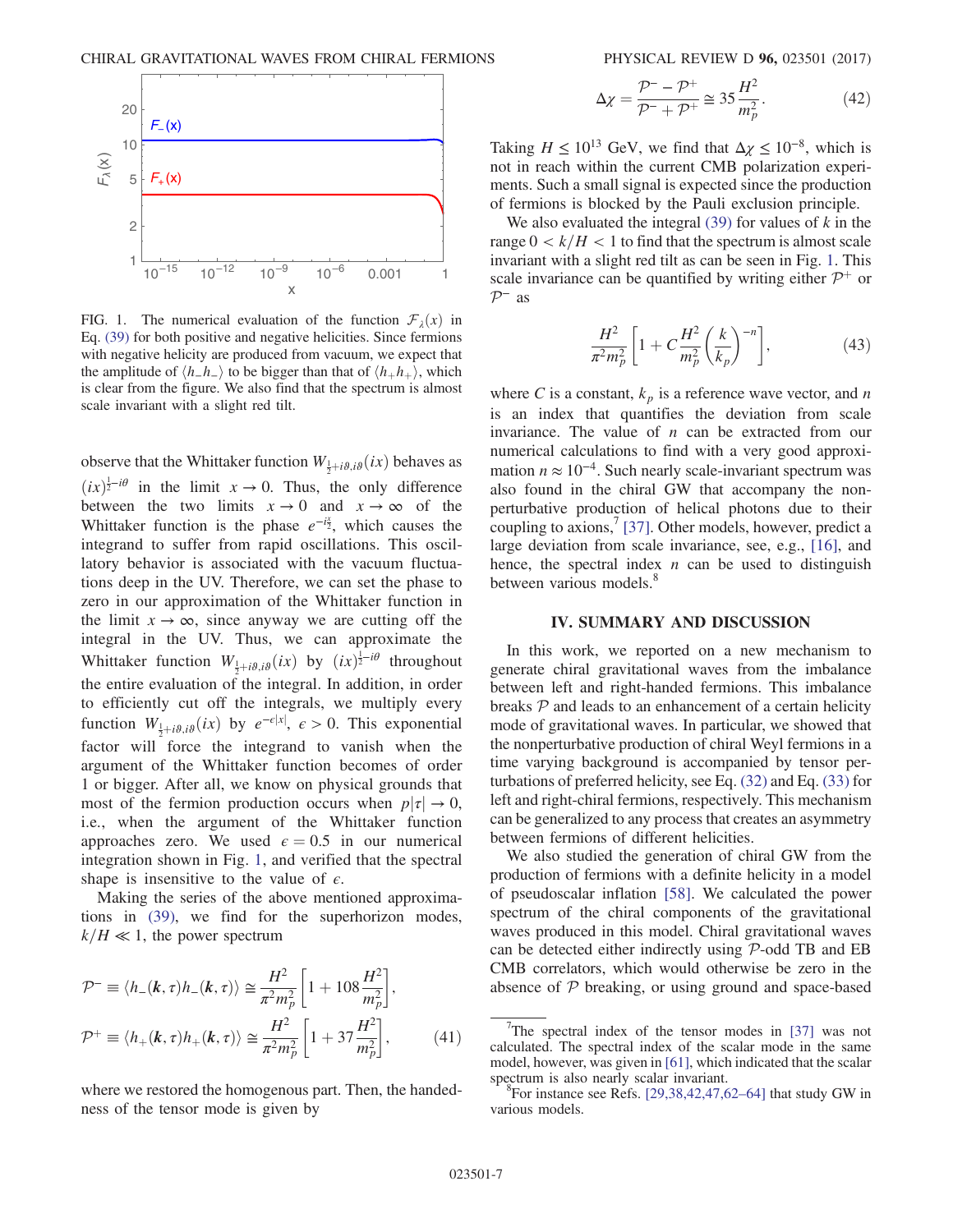interferometers with polarization capabilities. In particular, we found that the amplitude of the difference between the chiral components of the superhorizon GW modes is not in reach within the current CMB polarization experiments [\[65\].](#page-9-11) However, the situation changes if a large number of chiral fermions  $N$  is produced during inflation. Provided that the production of a large number of fermions does not backreact on inflation, the handedness of the tensor mode is

$$
\Delta \chi \cong \mathcal{N} \frac{H^2}{m_p^2}.\tag{44}
$$

Thus, a large number of fermions,<sup>9</sup>  $\mathcal{N} \approx 10^8$  for  $H \approx 10^{13}$  GeV, is needed in order to result in a detectable signal in current CMB polarization experiments. Also, we found that the generated chiral GW are almost scale invariant with a slight red tilt. It remains to be studied whether subhorizon modes of these chiral GW

<sup>9</sup>Large number of fermions can be realized in models that invoke large number of sectors, for instance, see the recent discussion of the so-called  $N$  naturalness [\[66\].](#page-9-12)

can be directly detected in ground and space-based interferometers.

Particle production during inflation and radiation dominated eras can leave features in the primordial GW spectrum. Recently, there has been an interest in the study of models that can lead to the generation of gravitational waves that might be detected in future ground and spacebased interferometers [\[29,49,67\].](#page-8-11) However, most of these studies have focused on the magnitude of the GW rather than their polarization. It will be interesting to study the possibility of detecting the polarization of the primordial GW in these experiments. Applications of the mechanism we reported on in this work to various processes in the early Universe as well as the possibility of detecting chiral GW in future experiments are under our current investigation and will appear elsewhere.

#### ACKNOWLEDGMENTS

We would like to thank Peter Adshead and Lorenzo Sorbo for useful discussions. M. A. has been supported in part by the Swiss National Science Foundation and in part by M. J. Murdock Charitable Trust. E. S. is supported by the Swiss National Science Foundation and Alexander von Humboldt Foundation.

- <span id="page-8-0"></span>[1] P. A. R. Ade et al. (BICEP2, Keck Array Collaboration), Phys. Rev. Lett. 116[, 031302 \(2016\).](https://doi.org/10.1103/PhysRevLett.116.031302)
- <span id="page-8-1"></span>[2] Z. Ahmed et al. (BICEP3 Collaboration), [Proc. SPIE Int.](https://doi.org/10.1117/12.2057224) Soc. Opt. Eng. 9153[, 91531N \(2014\)](https://doi.org/10.1117/12.2057224).
- <span id="page-8-2"></span>[3] P. A. R. Ade et al. (POLARBEAR Collaboration), [Astrophys. J.](https://doi.org/10.1088/0004-637X/794/2/171) 794, 171 (2014).
- <span id="page-8-3"></span>[4] R. Keisler et al. (SPT Collaboration), [Astrophys. J.](https://doi.org/10.1088/0004-637X/807/2/151) 807, 151 [\(2015\).](https://doi.org/10.1088/0004-637X/807/2/151)
- <span id="page-8-4"></span>[5] M. D. Niemack et al., [Proc. SPIE Int. Soc. Opt. Eng.](https://doi.org/10.1117/12.857464) 7741, [77411S \(2010\)](https://doi.org/10.1117/12.857464).
- <span id="page-8-5"></span>[6] B. P. Abbott et al. (Virgo, LIGO Scientific Collaboration), Phys. Rev. Lett. 116[, 061102 \(2016\).](https://doi.org/10.1103/PhysRevLett.116.061102)
- [7] B. Abbott et al. (Virgo, LIGO Scientific Collaboration), Phys. Rev. Lett. 116[, 241103 \(2016\).](https://doi.org/10.1103/PhysRevLett.116.241103)
- <span id="page-8-9"></span>[8] M. Joyce and M. E. Shaposhnikov, [Phys. Rev. Lett.](https://doi.org/10.1103/PhysRevLett.79.1193) 79, 1193 [\(1997\).](https://doi.org/10.1103/PhysRevLett.79.1193)
- [9] R. Brustein and D. H. Oaknin, [Phys. Rev. Lett.](https://doi.org/10.1103/PhysRevLett.82.2628) 82, 2628 [\(1999\).](https://doi.org/10.1103/PhysRevLett.82.2628)
- [10] M. Giovannini and M. Shaposhnikov, [Phys. Rev. D](https://doi.org/10.1103/PhysRevD.57.2186) 57, [2186 \(1998\)](https://doi.org/10.1103/PhysRevD.57.2186).
- [11] M. Giovannini, Phys. Rev. D 61[, 063004 \(2000\).](https://doi.org/10.1103/PhysRevD.61.063004)
- [12] M. Giovannini, Phys. Rev. D 61[, 063502 \(2000\).](https://doi.org/10.1103/PhysRevD.61.063502)
- [13] K. Bamba, Phys. Rev. D **74**[, 123504 \(2006\)](https://doi.org/10.1103/PhysRevD.74.123504).
- [14] K. Bamba, C. Q. Geng, and S. H. Ho, [Phys. Lett. B](https://doi.org/10.1016/j.physletb.2008.05.027) 664, 154 [\(2008\).](https://doi.org/10.1016/j.physletb.2008.05.027)
- [15] T. Fujita and K. Kamada, [Phys. Rev. D](https://doi.org/10.1103/PhysRevD.93.083520) 93, 083520 [\(2016\).](https://doi.org/10.1103/PhysRevD.93.083520)
- <span id="page-8-10"></span>[16] V. Domcke, M. Pieroni, and P. Bintruy, [J. Cosmol.](https://doi.org/10.1088/1475-7516/2016/06/031) [Astropart. Phys. 06 \(2016\) 031.](https://doi.org/10.1088/1475-7516/2016/06/031)
- [17] I. Ben-Dayan, [J. Cosmol. Astropart. Phys. 09 \(2016\) 017.](https://doi.org/10.1088/1475-7516/2016/09/017)
- [18] P. Adshead, J. T. Giblin, T. R. Scully, and E. I. Sfakianakis, [J. Cosmol. Astropart. Phys. 10 \(2016\) 039.](https://doi.org/10.1088/1475-7516/2016/10/039)
- [19] K. Kamada and A. J. Long, [Phys. Rev. D](https://doi.org/10.1103/PhysRevD.94.063501) 94, 063501 [\(2016\).](https://doi.org/10.1103/PhysRevD.94.063501)
- [20] M. M. Anber and E. Sabancilar, [Phys. Rev. D](https://doi.org/10.1103/PhysRevD.92.101501) 92, 101501 [\(2015\).](https://doi.org/10.1103/PhysRevD.92.101501)
- [21] S. Alexander, S. Cormack, and R. Sims, [arXiv:1606.05357.](http://arXiv.org/abs/1606.05357)
- [22] S. H.-S. Alexander, M. E. Peskin, and M. M. Sheikh-Jabbari, Phys. Rev. Lett. 96[, 081301 \(2006\).](https://doi.org/10.1103/PhysRevLett.96.081301)
- [23] P. Adshead and E.I. Sfakianakis, [Phys. Rev. Lett.](https://doi.org/10.1103/PhysRevLett.116.091301) 116, [091301 \(2016\).](https://doi.org/10.1103/PhysRevLett.116.091301)
- [24] A. J. Long, E. Sabancilar, and T. Vachaspati, [J. Cosmol.](https://doi.org/10.1088/1475-7516/2014/02/036) [Astropart. Phys. 02 \(2014\) 036.](https://doi.org/10.1088/1475-7516/2014/02/036)
- <span id="page-8-6"></span>[25] E. Sabancilar, [arXiv:1310.8632.](http://arXiv.org/abs/1310.8632)
- [26] V. Gluscevic and M. Kamionkowski, [Phys. Rev. D](https://doi.org/10.1103/PhysRevD.81.123529) 81, [123529 \(2010\).](https://doi.org/10.1103/PhysRevD.81.123529)
- <span id="page-8-7"></span>[27] K. Hayama, T. Kuroda, K. Nakamura, and S. Yamada, Phys. Rev. Lett. 116[, 151102 \(2016\).](https://doi.org/10.1103/PhysRevLett.116.151102)
- [28] J. Aasi et al. (VIRGO, LIGO Scientific Collaboration), Phys. Rev. D 90[, 062010 \(2014\)](https://doi.org/10.1103/PhysRevD.90.062010).
- <span id="page-8-11"></span>[29] J.L. Cook and L. Sorbo, Phys. Rev. D **85**[, 023534 \(2012\)](https://doi.org/10.1103/PhysRevD.85.023534); 86[, 069901\(E\) \(2012\).](https://doi.org/10.1103/PhysRevD.86.069901)
- <span id="page-8-8"></span>[30] K. Choi, J.-c. Hwang, and K. W. Hwang, [Phys. Rev. D](https://doi.org/10.1103/PhysRevD.61.084026) 61, [084026 \(2000\).](https://doi.org/10.1103/PhysRevD.61.084026)